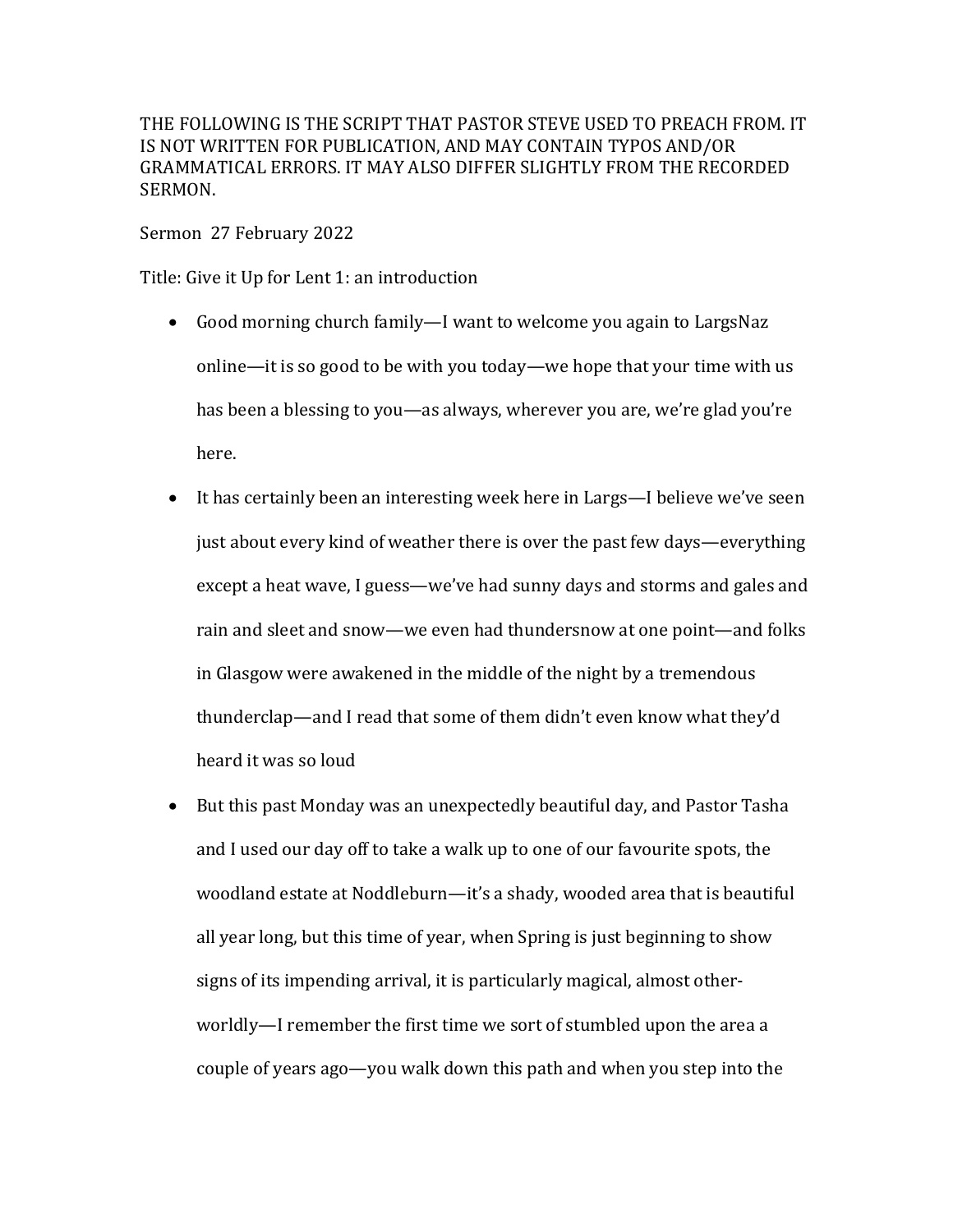wood there's a very definite, palpable feeling that you are entering a separate place, a sort of sanctuary—you have crossed a threshold, passed through a liminal zone, into a wild place—and this time of year the leaves of the trees are filling out and creating a cathedral-like canopy, the ground is almost entirely carpeted with the deep verdant foliage of wild garlic—and what isn't covered with wild garlic is covered with snow drops and bluebells and daffodils—and there are mushrooms for foraging—on Monday we gathered about 2 pounds of wood ear mushrooms and a small batch of scarlet elf cup mushrooms, as well as a bag-full of wild garlic—some of which will be featured on our brunch menu soon I'm sure—and we also had a little picnic eating some of what we had just picked there--and that is part of the miraculous quality of that place—there you are reminded of the way that God's creation can—and does-- provide sustenance, without expectation of exchange—the way grace just gives and gives and God's steadfast love endures forever—the way that nature works and the way that we can unplug and disconnect from our schedules and our agendas and our business--and our busy-ness-- and experience the essential truth that we are a part of God's created order and we are blessed by God's provision—we can be reminded that we are not simply consumers dependent upon the market—and upon markets--shops and economies and politics and social structures—because escaping just for a little while into a wild place—a wilderness—reminds us of our mission and purpose—whose we are and what we are to be about doing—and then we can return to the everyday--the ordinary—to our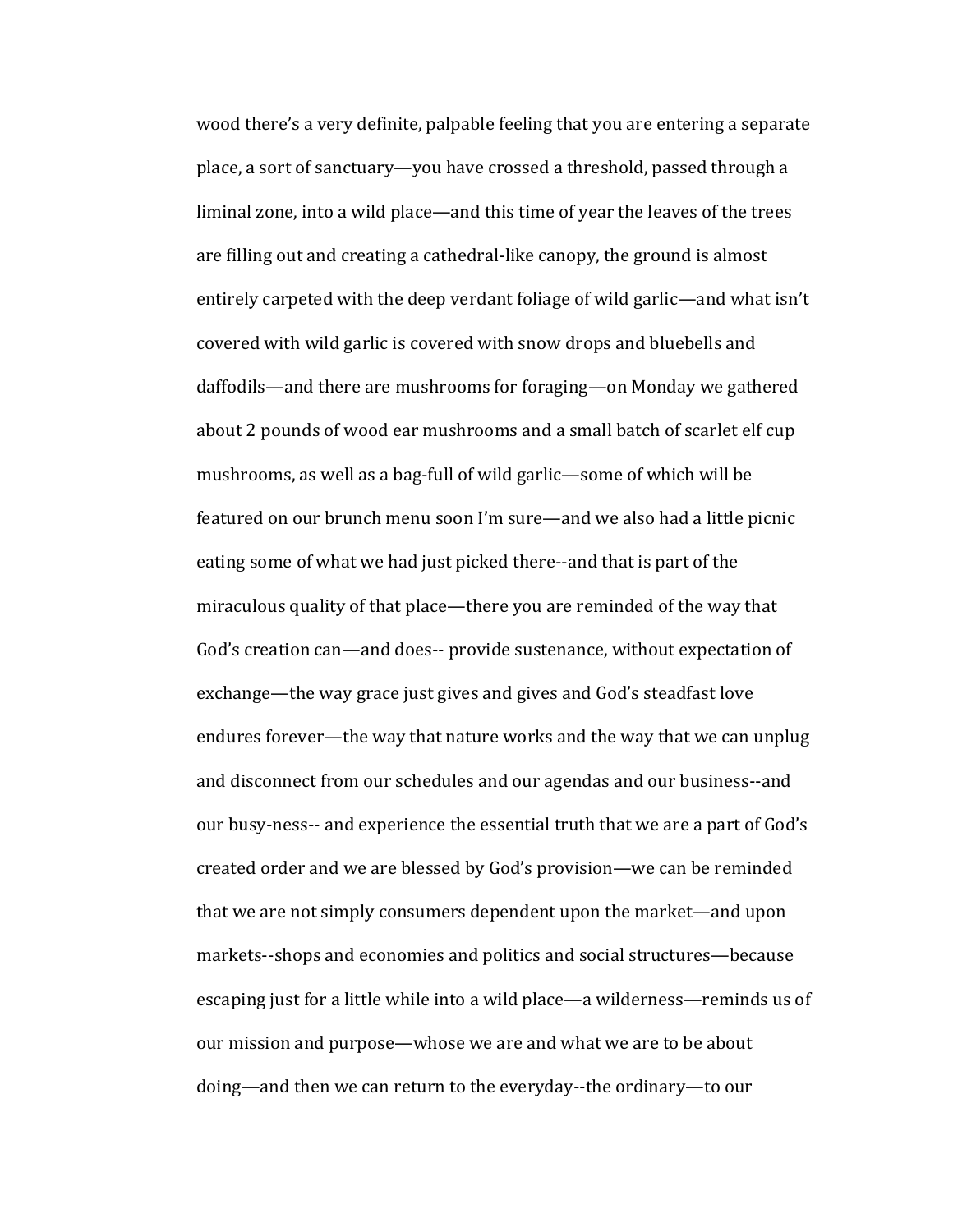ordinary time—renewed and refreshed and empowered by a visit to an extra-ordinary place

- As we walked for a while and dwelled for a while in that place I remembered that some 220 years ago William Wordsworth penned words that are still worth repeating when he wrote that -- The world is too much with us; late and soon, Getting and spending we lay waste our powers; Little we see in Nature that is ours; We have given our hearts away, a sordid boon!  $\dots$  For this, for everything, we are out of tune;
- And it's a good thing every now and then to get back in tune—to be moved, to be guided and provided for, to be driven out into a wild place
- Now I know that some folks would like to unplug and live their whole lives off the grid—and some do—but it gets harder and harder to do that as we are so connected, so plugged in—mostly through our devices—through the internet and social media and Alexa and our phones and even some of our cars keep track of where we go and even how well we drive to get there how fast we go and whether we obey the rules of the road—and most of us aren't called to live that sort of unplugged life—but all of us, if we are followers of Jesus, are called to go into the world and make disciples—we are all called to take up our cross and follow Jesus—to follow him into the gritty sacrificial reality of a life lived for others --to build the Kingdom--to bring redemption and announce the good news of the gospel—to proclaim good news to the poor and freedom for the prisoner and recovery of sight for the blind, to set the oppressed free and proclaim the year of the Lord's favour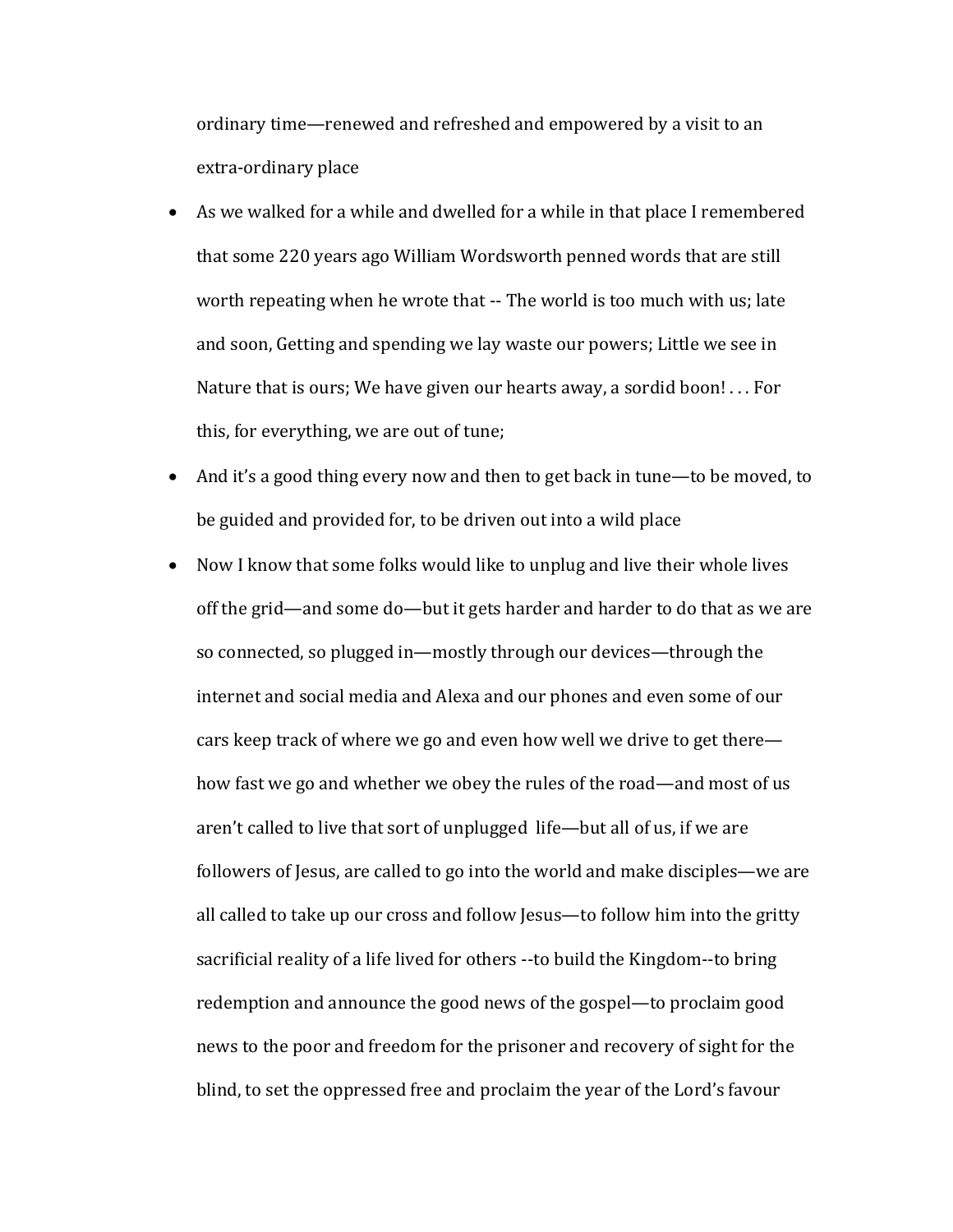just like Jesus did—and just like Jesus did, in order to do that effectively we need to prepare ourselves—sometimes we need to unplug and depend on God alone—to put our existence and our purpose into clear focus for a while—to clear away all the distraction and get down to the bare bones of what life is about—because in the midst of the crowded busy-ness of life it's easy to forget about life's most important questions, to lay them aside—it's easy to distract ourselves

- But as we heard in the passage of scripture from Mark's gospel that Pastor Tasha shared with us, the very first thing Jesus does after being baptized, after that voice from heaven announces that He is the Son of God is to go off by himself, out into the wilderness with the wild animals for 40 days to be tempted and tested.
- Those 40 days, sometimes called Jesus' Temptation in the Wilderness, not only remind us of the 40 years that God provided for the children of Israel in the wilderness, but they are also the basis for the season that we are about to enter, the season known as Lent.
- As you probably know, Lent describes the 40 days before Easter, a period that begins on Ash Wednesday—that's this coming Wednesday, the  $2<sup>nd</sup>$  of March—and if you're thinking ahead, you probably realize that between the  $2<sup>nd</sup>$  of March and the 17<sup>th</sup> of April, that's Easter, there are more than 40 days—and that's because in most churches the Sundays in Lent don't count as part of the 40 days—Sundays are traditionally understood to be feast days, when we celebrate the resurrection, and so are not part of the austerity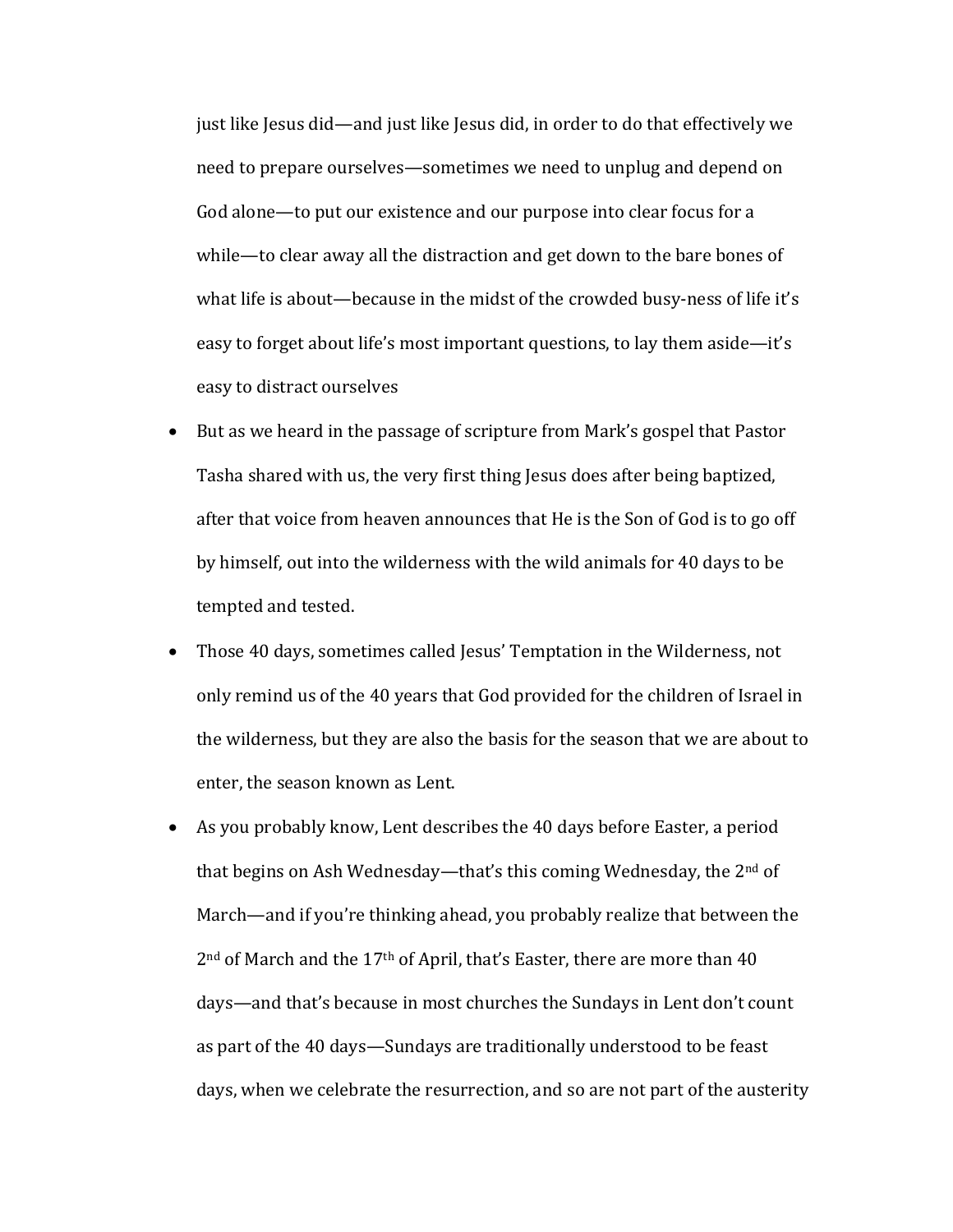of Lent. And just as Jesus spent those 40 days in preparation for his public ministry, the church emphasizes preparing ourselves not only for Easter, but also traditionally for baptism, and also to minister to others—Lent is a time to practice those spiritual disciplines like prayer and repentance and fasting or self-denial--practices that deepen our spiritual maturity and our commitment to a life that reflects the kind of life that Jesus lived.

• And so, just on a superficial level, sometimes you'll hear people talk about what they're "giving up" for Lent—chocolate or alcohol or red meat—sort of like the way people use New Year's Day as a time to make resolutions to stop doing something that's not healthy—and for some folks, Lent provides a convenient chance for a "do-over" of the things they resolved to do back on the first of January, but they didn't stick. For a lot of folks, Lent is a time during the year when for 40 days they stop doing things that they shouldn't be doing 365 days a year. Now because Lent, which begins on Ash Wednesday, is associated with "giving up" rich food and drink, the day before Ash Wednesday is called Fat Tuesday, or *Mardi Gras* in French—a lot of people call it Pancake Day here in the UK—I've heard folks say that it's a day when you could use up the flour and sugar and butter and eggs and fat and oil and syrup in your house before Lent started, and you will notice that there are pancakes on the menu at our Sunday brunch today—now you know why—we're celebrating 2 days early—and remember that Sundays are feast days so you don't need to feel any obligation to abstain from enjoying what you're served—now in some places, they do a lot more than just eat a lot of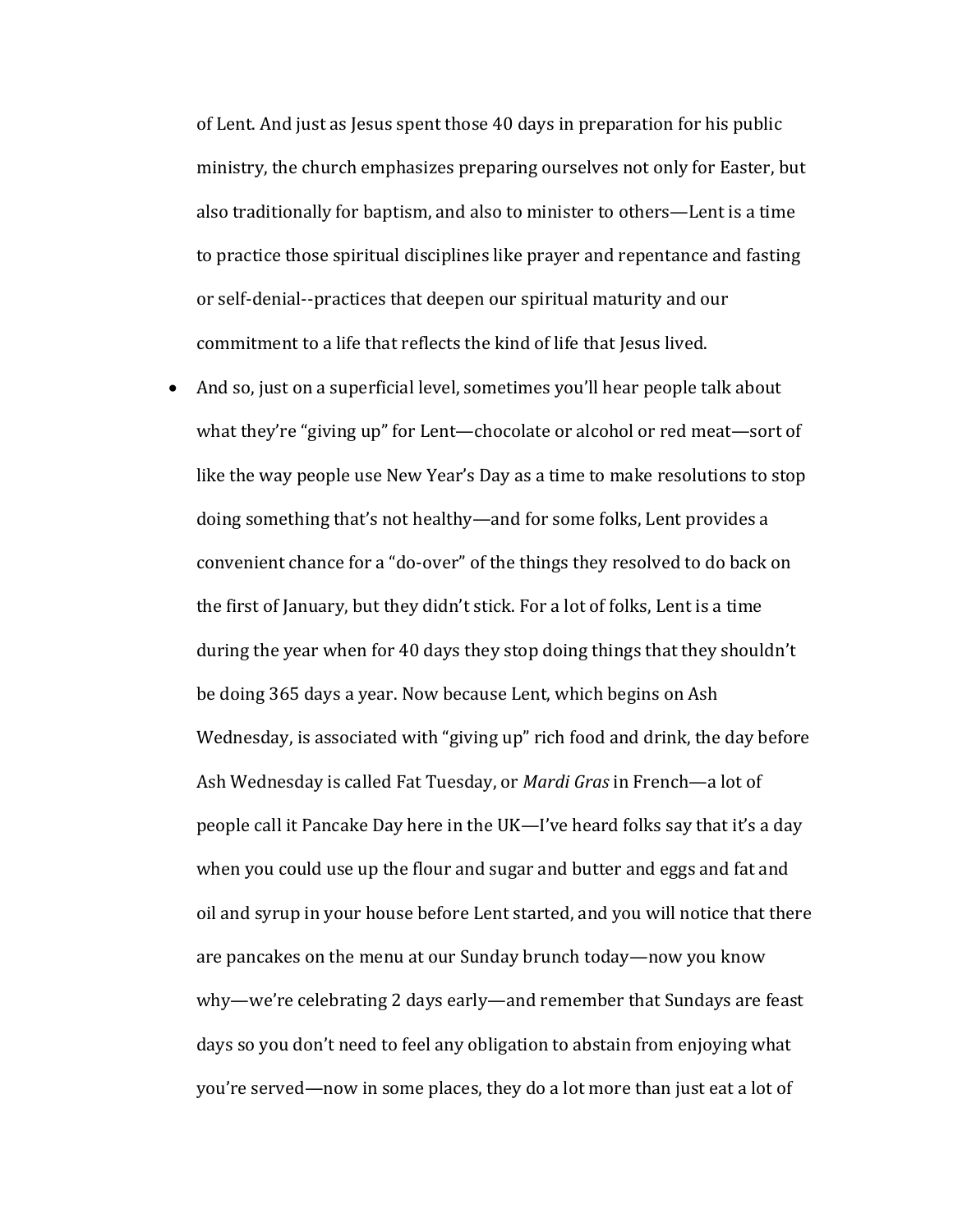pancakes--in places like New Orleans, Mardi Gras is an excuse to have a big party and get up to all sorts of gluttony and debauchery—and that may be why Fat Tuesday is also known as Shrove Tuesday—"shrove" refers to forgiveness-- and some folks need forgiveness for the things they get up to on that day.

- And so I'm sure you have noticed from our graphic that we are beginning a new sermon series today, and this sermon series, that will take us right up to Holy Week, the week before Easter, is called "Give it up for Lent."
- And you might think that it's called that because people give things up during Lent, but that's only half right. The phrase "give it up" in the title of our sermon series is a *double entendre*—it has two meanings—on the one hand it does refer to the practice of self-denial that is associated with the season of Lent, but on the other hand you may have heard an emcee or the host of a television show use the phrase "give it up" when they introduce a performer or a guest on their show—I remember there was a comedian named Arsenio Hall back in the US several decades ago, and he would say that all the time he'd say, "please welcome my next guest, give it up for Jack Nicholson," or "give it up for the Beach Boys,"—and what he meant by that was that he was inviting the audience to applaud, to show their appreciation—and I hope that over the next 6 weeks, we are able to "give it up for Lent" as well—that we are able to come to appreciate what this season is all about and why it's worth acknowledging.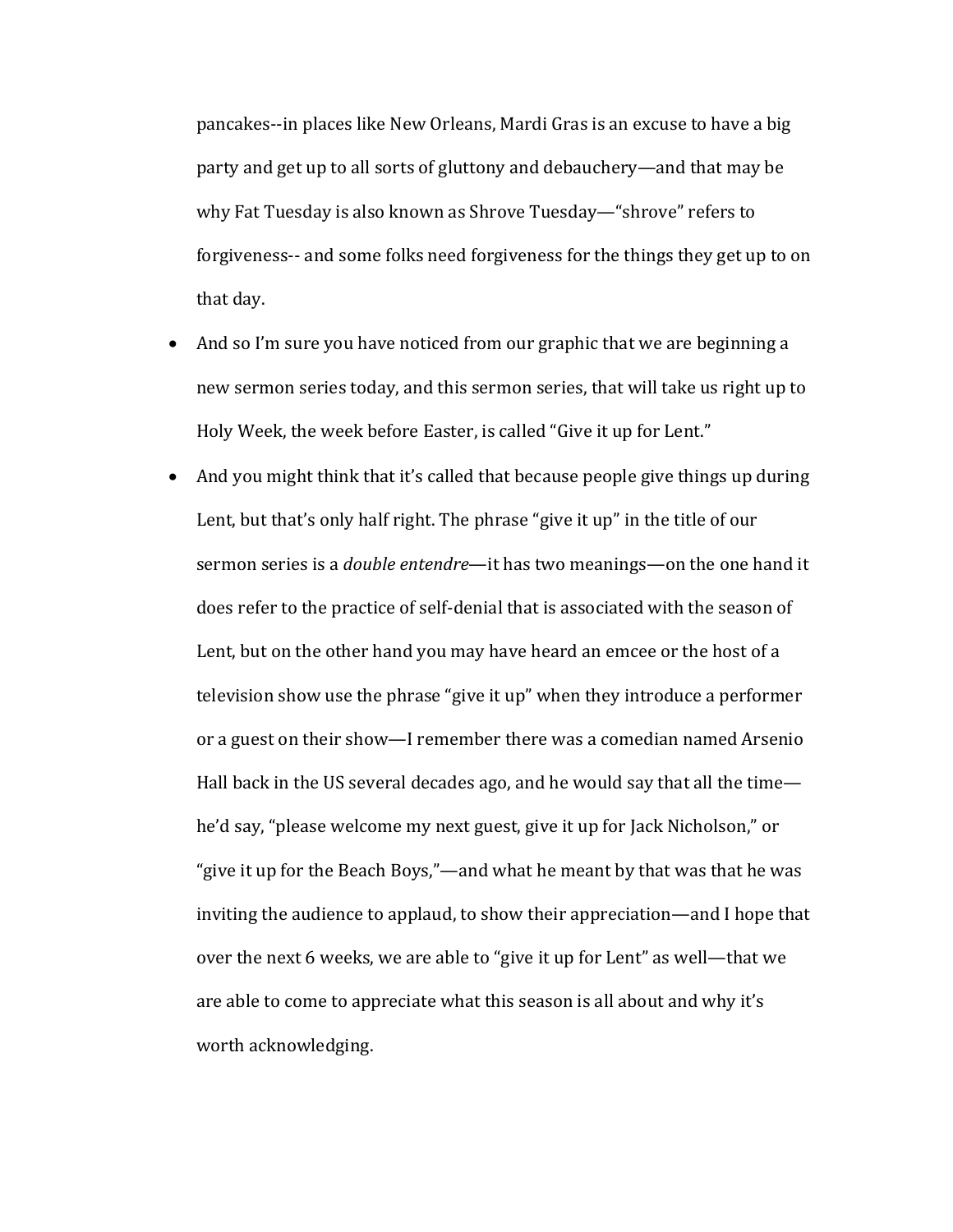• Now in some Evangelical circles, especially among Nazarene and Methodist folks, whenever you start talking about Lent, there will be somebody who says something like "Well you know John Wesley didn't believe in Lent." And just in case you have ever heard someone say this, or in case you ever DO hear someone say that, I want to let you know that is not a true statement. It is however, an understandable misunderstanding based on the fact that in 1874, John Wesley abridged the Book of Common Prayer that was used in Anglican services here in the UK—John Wesley was an Anglican, remember—to create a prayer book to be used for Sunday services among the growing population of people called Methodists in America—and in this Methodist prayer book, Wesley made some changes to the contents in the period before Easter—now Wesley didn't alter the readings or the prayers for those Sundays but he did change the names of those Sundays—instead of "The first Sunday in Lent," he used "The Eleventh Sunday after Christmas," and he continued to use "Sundays after Christmas" until the  $6<sup>th</sup>$  Sunday in Lent, which he called the "Sunday Next Before Easter." So he omitted the mention of Lent altogether as far as the names of those Sundays were concerned, and he also omitted Ash Wednesday, the beginning of Lent-he also omitted Maundy Thursday from Holy Week—now, Wesley never said specifically why he omitted Lent, but he did say that he left out most of the "so-called holy days" because, as he put it, "at present (they) answer no valuable end." And John Wesley could say that because of a couple of things—first of all, most of the American Methodists had been Anglicans and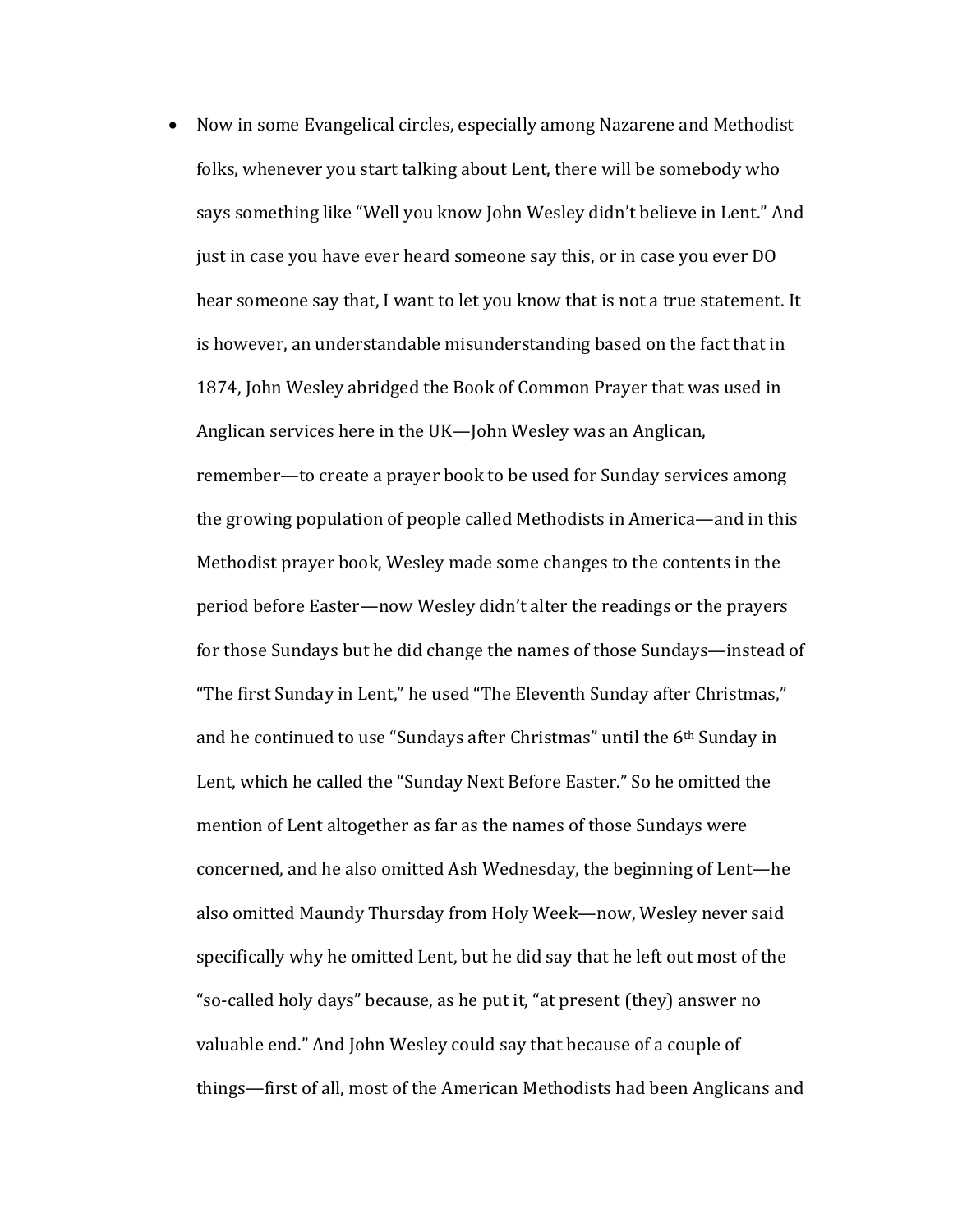still attended Anglican churches for their public worship and so there would have been no danger of their forgetting to celebrate or acknowledge the holy days, but also, and more importantly when it came to Lent, the practices and attitudes associated with the 40 days leading up to Easter were already prescribed for the people called Methodists in 1784—at the "present" that John Wesley was talking about—and what I mean by that is that Methodists, first of all, were supposed to fast on a regular, ongoing basis—in fact there were general rules that Methodists were to live by and that was one of them—John Wesley fasted at least two days every single week—and the Methodists met in groups called bands every week where they would confess their sins and seek forgiveness—every week—and they also had watchnight services and covenant renewal services several times throughout the year that were intense times of self-examination and re-commitment—in short, in 1784, the people called Methodists were living as if it were Lent all year long—and so, at PRESENT, in 1784, Wesley didn't think including Lent in the new Methodist prayer book was necessary-

• But it is no longer 1784, and at present, in 2022, we live in a culture that not only has forgotten about the traditions that we as a church celebrate throughout the liturgical year, but a lot of folks don't have any idea that there even is a church calendar that is different from the secular calendar—we live in a thoroughly secularized society that not only has little interest in knowing that we are about to be IN the season called Lent but is also often directly opposed to the very ideas that Lent reminds us of-- self-denial and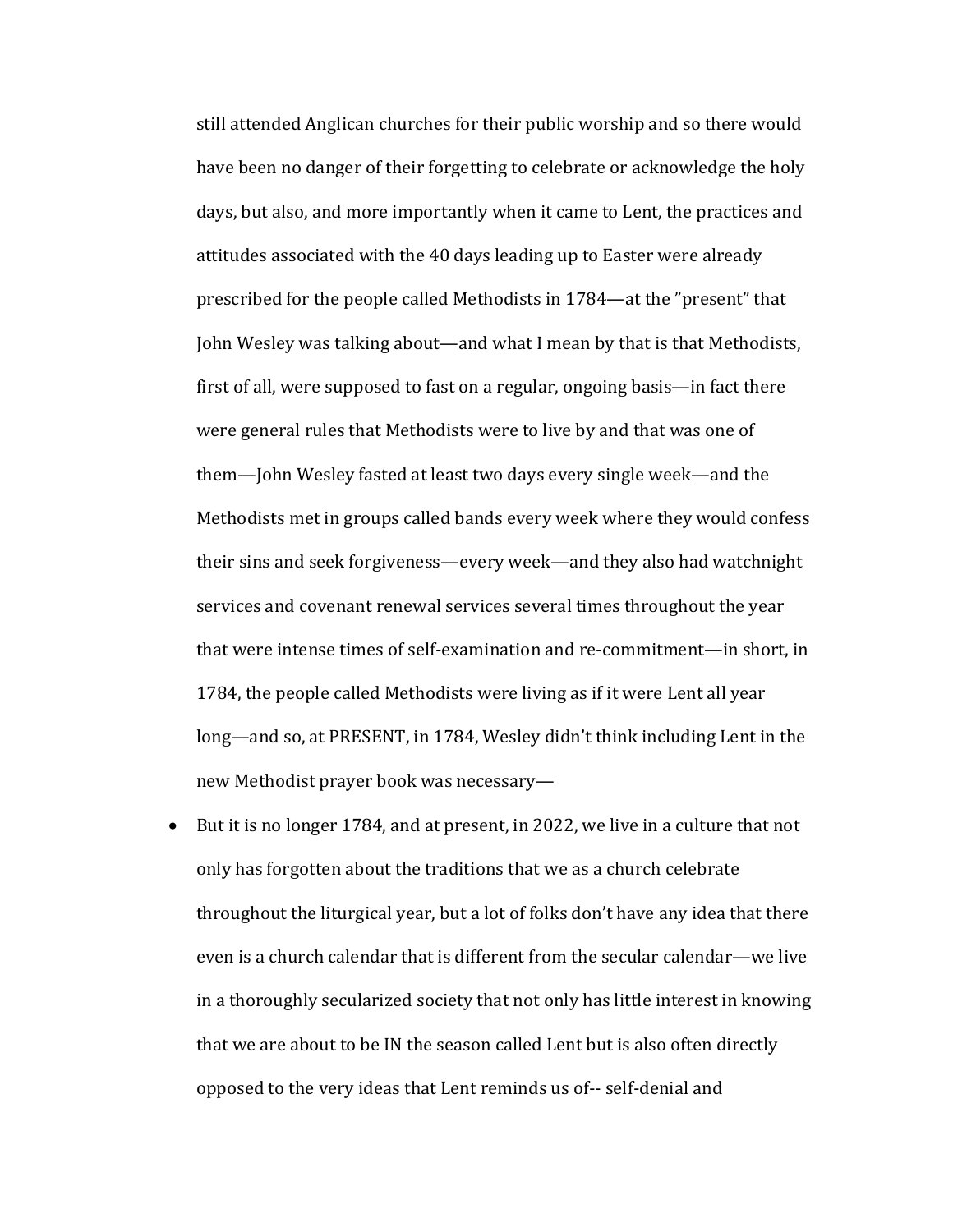repentance and humility before God and sacrifice and discipline--- not to mention the concept that there is meaning to be found somewhere other than in the mundane pursuits of wealth and pleasure and consumption and production and security and status and creature comforts—you mention "fasting" to most folks today and they think about improving their physical fitness not their spiritual fitness -about reducing their weight and not about increasing their faith—at present, it seems to me that ours is a world we need every now and then to be driven out of—so that we might prepare and re-focus and re-commit to its redemption—and that is what the season of Lent is all about.

- And so it is not surprising then that the gospel of Mark tells us that after he was baptized, Jesus was driven out—verse 12-- And the Spirit immediately immediately—remember that's one of Mark's favourite words, *euthus* immediately—just then—the Spirit drove him out into the wilderness.
- Mark doesn't tell us that Jesus "decided" to go into the wilderness—or that he "took a notion to go into the wilderness" or that he felt like it—no, Jesus is guided and directed by the Spirit and it was the Spirit who drove Jesus out into the wilderness—away from the crowd—away from those folks He had been sent to serve and to save—and this is key—when we follow the Spirit's direction it's not necessarily going to be all work work work, not always "be productive, get things done--sometimes it's rest, sometimes it's pray and fast--sometimes it's unplug and go without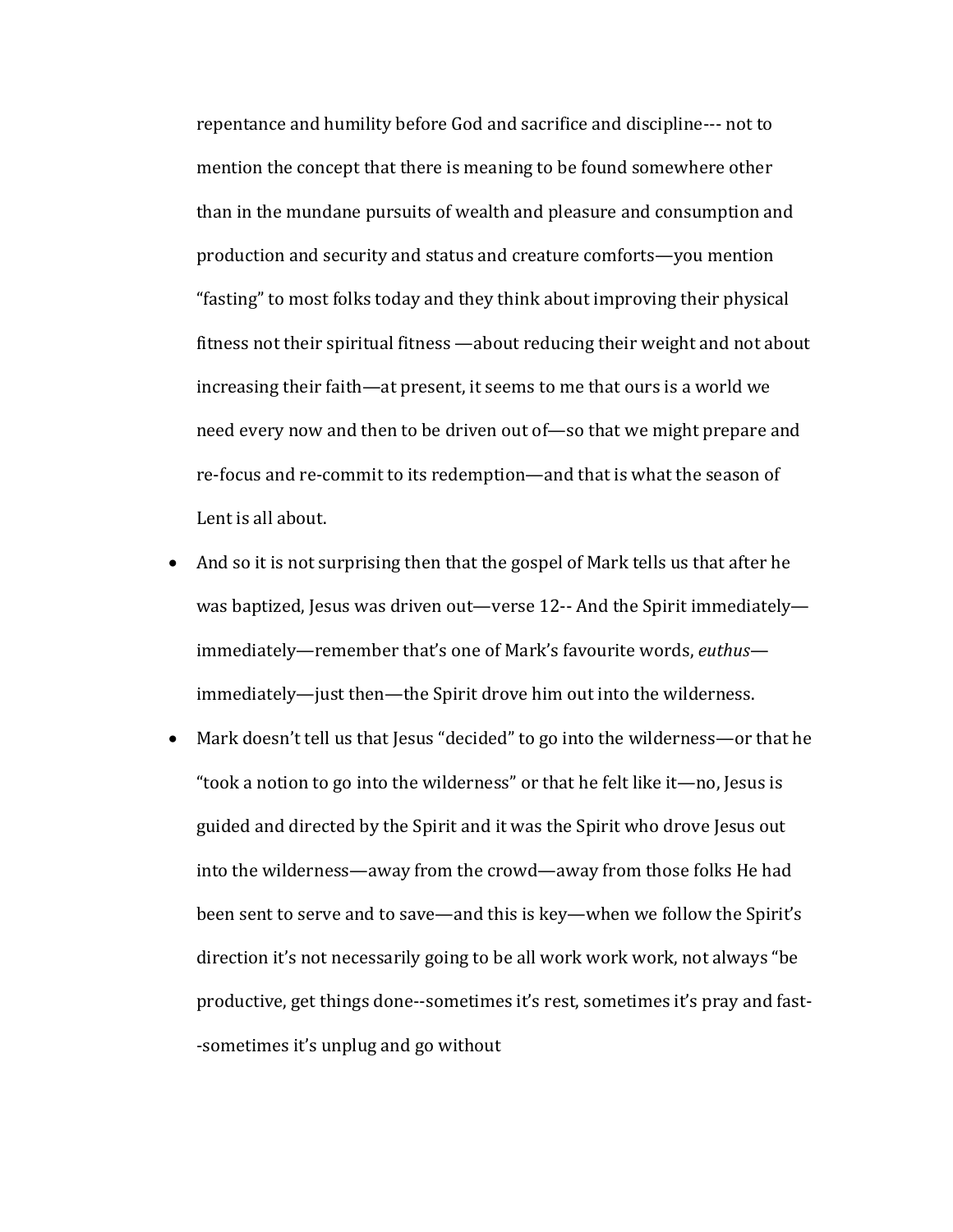- And if you are paying close attention to the text you may have noticed that Mark tells us that the Spirit drives Jesus to go out into the wilderness—but he's told us in verse 4 that John is in the wilderness as well—so how is it that the Spirit drives Jesus into the wilderness when he's already IN the wilderness?
- Here's how—the word that Mark uses that is translated "wilderness" is *eremos*—and what it literally means is a place that is solitary, or desolate, or unpopulated—and so *eremos* is not necessarily a geographical location, like the Noddleburn woodland estate or 5 miles south of Nazareth, or on the west bank of the Jordan river—*eremos* is a place that is unpopulated or uncultivated—it is a place where people, the crowds and the society and the noise of everyday life is NOT—and so in verse 4, John appears in the wilderness—in the *eremos*—but in verse 5, when people from the whole Judean countryside and all the people of Jerusalem were going out to him, John is still in the same place, but he's not in the *eremos*, in the wilderness, in the solitary, unpopulated place—anymore—and so when Jesus is driven into the *eremos*, what Mark is telling us is not so much about Jesus' location but about the quality of being alone and being solitary--being by oneself—and if you think about it, isn't that when we're most likely to be tempted—when we're most susceptible to temptation? Think about when you're alone, when any of us are truly alone—when there's no one else around to see what we're doing-- those are the times when our true motives are revealed-- when it is disclosed who we really are--when there's not anybody around see what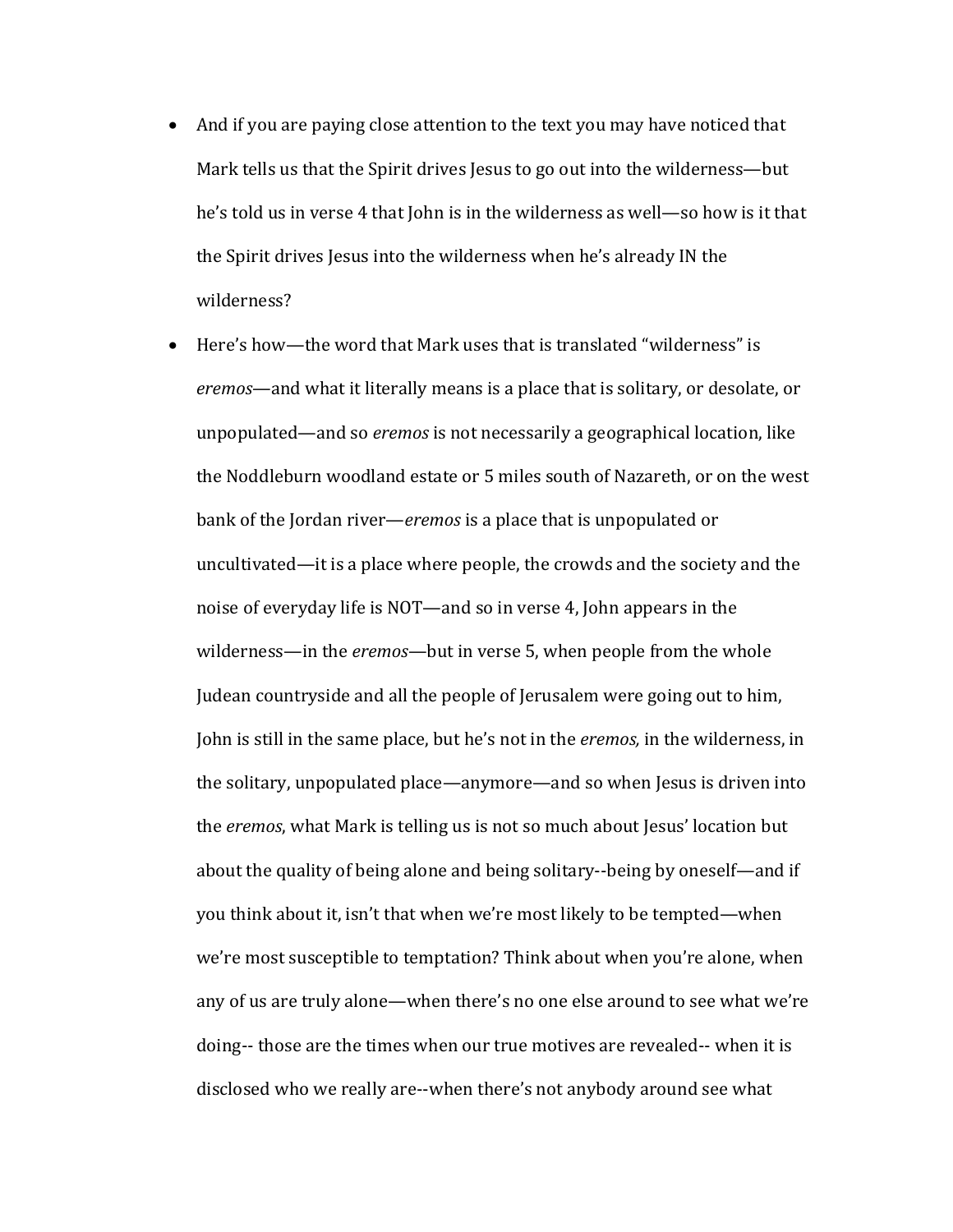you're doing—have you ever heard the question asked "What would you do if you knew no one would ever find out?" Who you are when you're by yourself entirely, by yourself completely, by yourself in solitary confinement-- that reveals who you truly are.

- Now Mark doesn't give us all the details that Luke and Matthew does—we'll look at them next week-- but Mark does tell us that lesus is taken into the wilderness and tempted by Satan--and he's with wild animals and he's waited on by the angels--
- Jesus is with supernatural beings and wild animals in the *eremos*—the nature of this place the Spirit has driven him into is distinct not only because of what IS there, but because of what is NOT there—no other people, no crowds, no civilization, no cultivation—this is a place without human influence or rules or opinion or status or hierarchy-
- the wilderness is a place WITHOUT—and Lent is a time when we go without in order to bring into sharp focus our relationship with God alone—when we detach ourselves from the temporal and the immediate in order to strengthen our relationship with the eternal
- We live in a world that doesn't like to go without—a world that tells us we don't have to go without—a world that tells us "you can have it all," you don't need to sacrifice, you don't need to wait—if you want something, take it, buy it, eat it, consume it—we are a consumer society—but Lent reminds us that we are not simply consumers—that life is more than just consumption